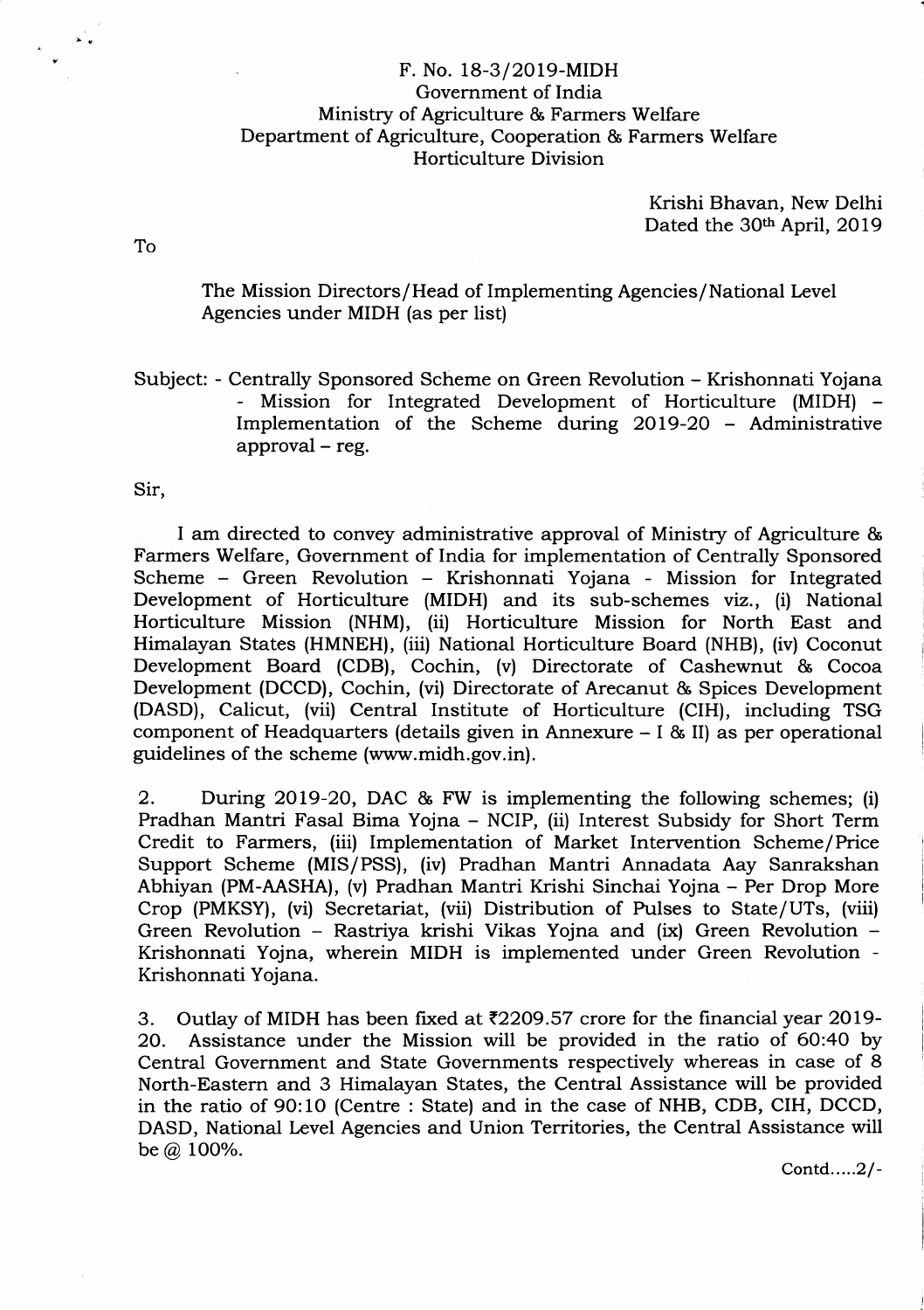|                        | k in lakn                                          |                   |  |
|------------------------|----------------------------------------------------|-------------------|--|
| <b>Head of Account</b> | Description                                        | <b>BE 2019-20</b> |  |
| MH-2401                | <b>Crop Husbandry</b>                              | (Interim Budget)  |  |
| 00.119                 | Horticulture & Vegetable Crops                     |                   |  |
| 55                     | Green Revolution - Krishonnati Yojna               |                   |  |
| $\overline{04}$        | Mission for Integrated Development of Horticulture |                   |  |
| 550428                 | <b>Professional Services</b>                       | 400.00            |  |
| 550431                 | Grants-in-General                                  | 50000.00          |  |
|                        | Sub-total                                          | 50400.00          |  |
| 05                     | Horticulture Directorates and Institutes           |                   |  |
| 550501                 | <b>Salaries</b>                                    |                   |  |
|                        |                                                    | 374.20            |  |
| 550502                 | <b>Wages</b>                                       | 94.25             |  |
| 550503                 | Overtime Allowance                                 | 0.10              |  |
| 550506                 | <b>Medical Treatment</b>                           | 11.50             |  |
| 550511                 | <b>Domestic Travel Expenses</b>                    | 38.75             |  |
| 550513                 | <b>Office Expenses</b>                             | 78.03             |  |
| 550514                 | Rent, Rates & Taxes                                | 1.00              |  |
| 550516                 | Publications                                       | 22.50             |  |
| 550520                 | <b>Other Administrative Expenses</b>               | 69.12             |  |
| 550526                 | <b>Advertising and Publicity</b>                   | 6.25              |  |
| 550527                 | <b>Minor Works</b>                                 | 75.30             |  |
| 550528                 | <b>Professional Services</b>                       | 5.00              |  |
| 550550                 | Other Charges                                      | 175.00            |  |
|                        | Sub-total                                          | 951.00            |  |
| 96                     | Swachhta Action Plan                               |                   |  |
| 559613                 | <b>Office Expenses</b>                             | 6.00              |  |
| 789                    | Special Component Plan for Scheduled Castes        |                   |  |
| 34                     | Green Revolution - Krishonnati Yojna               |                   |  |
| 04                     | Mission for Integrated Development of Horticulture |                   |  |
| 340431                 | Grants-in-aid - General                            | 5000.00           |  |
| 796                    | Tribal Area Sub Plan                               |                   |  |
| 36                     | Green Revolution - Krishonnati Yojna               |                   |  |
| $\overline{04}$        | Mission for Integrated Development of Horticulture |                   |  |
| 360431                 | Grants-in-aid - General                            | 4000.00           |  |
|                        | <b>Total MH - 2401</b>                             | 60357.00          |  |
| <b>MH-2552</b>         | <b>North Eastern Areas</b>                         |                   |  |
| 248                    | Crop Husbandry-Horticulture & Vegetable Crops      |                   |  |
| 14                     | Green Revolution - Krishonnati Yojna               |                   |  |
| 01                     | Mission for Integrated Development of Horticulture |                   |  |
| 140131                 | Grants-in-aid - General                            | 12456.00          |  |
| 789                    | Special Component Plan for Scheduled Castes        |                   |  |
| 18                     | Green Revolution - Krishonnati Yojna               |                   |  |
| 11                     | Mission for Integrated Development of Horticulture |                   |  |
| 181131                 | Grants-in-aid - General                            | 3652.00           |  |
| 796                    | Tribal Area Sub Plan                               |                   |  |
| 24                     | Green Revolution - Krishonnati Yojna               |                   |  |
| 11                     | Mission for Integrated Development of Horticulture |                   |  |
| 241131                 | Grants-in-aid - General                            | 8892.00           |  |
|                        | <b>Total MH - 2552</b>                             | 25000.00          |  |

4. Expenditure under MIDH will be debited to following Head of Accounts: -

 $\epsilon$  .

 $\frac{1}{2}$  .

 $\overline{\text{Control......3/-}}$ 

 $\hat{\boldsymbol{\epsilon}}$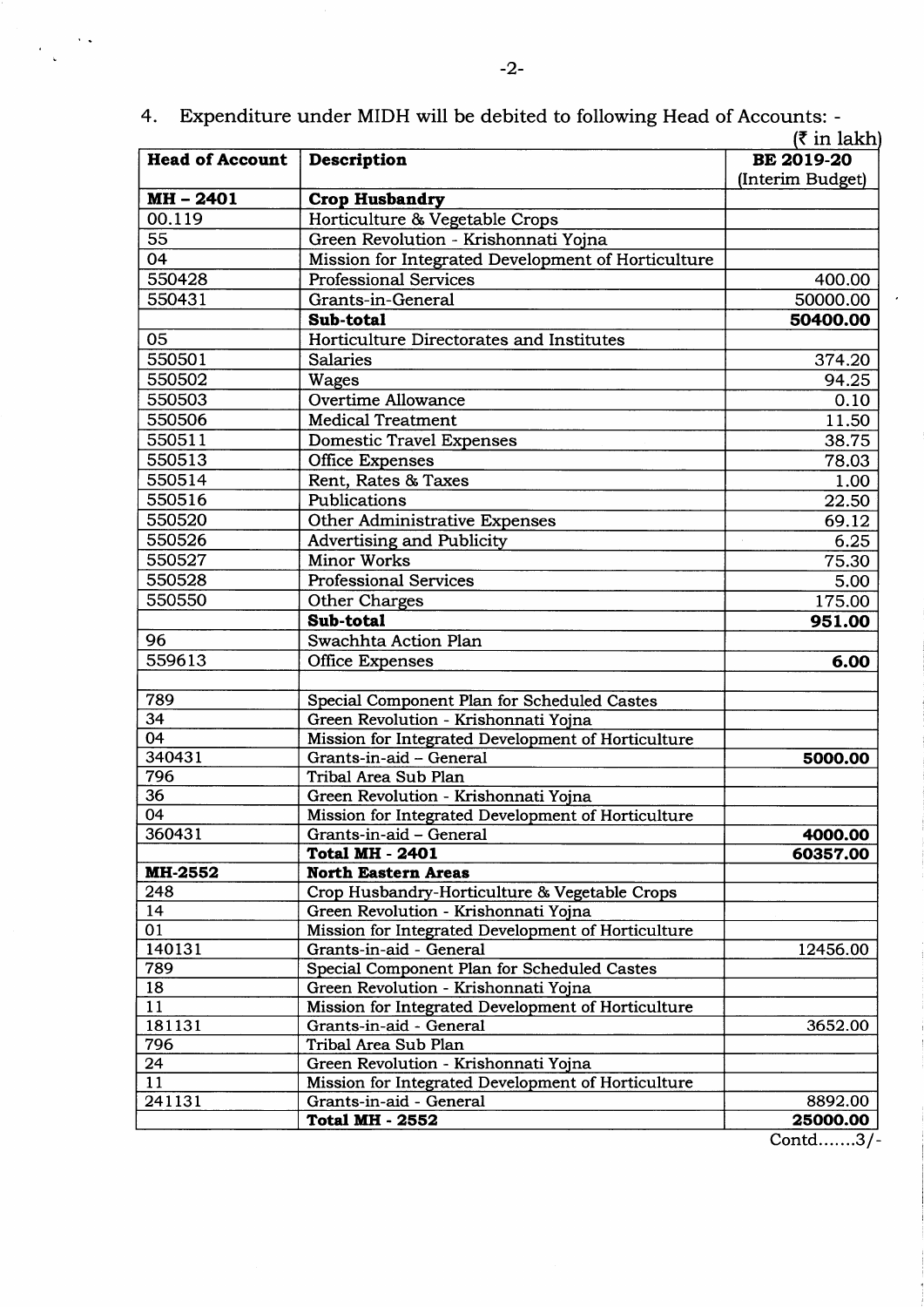| <b>MH-3601</b>  | <b>Grants-in-aid to State Government</b>             |           |
|-----------------|------------------------------------------------------|-----------|
| 06              | <b>Centrally Sponsored Scheme</b>                    |           |
| 101             | Central Assistance/Share                             |           |
| 43              | Green Revolution - Krishonnati Yojna                 |           |
| 11              | Mission for Integrated Development of Horticulture   |           |
| 431131          | Grants-in-aid - General                              | 95304.00  |
| 789             | Special Component Plan for Scheduled Castes          |           |
| 39              | Green Revolution - Krishonnati Yojna                 |           |
| 07              | Mission for Integrated Development of Horticulture   |           |
| 390731          | Grants-in-aid - General                              | 27868.00  |
| 796             | Tribal Area Sub Plan                                 |           |
| 43              | Green Revolution - Krishonnati Yojna                 |           |
| $\overline{07}$ | Mission for Integrated Development of Horticulture   |           |
| 430731          | Grants-in-aid - General                              | 12028.00  |
|                 | <b>Total MH - 3601</b>                               | 135200.00 |
| MH-4401         | Capital Outlay on Crop Husbandry                     |           |
| 119             | Hort. & Vegetables Crops                             |           |
| 16              | Green Revolution - Krishonnati Yojna                 |           |
| 01              | Mission for Integrated Development of Horticulture - |           |
|                 | Central Institute of Horticulture                    |           |
| 160151          | <b>Motor Vehicles</b>                                | 0.00      |
| 160152          | Machinery & Equipment                                | 0.50      |
| 160153          | <b>Major Works</b>                                   | 0.50      |
|                 | <b>Total MH - 4401</b>                               | 1.00      |
| MH - 4552       | Capital Outlay on North Eastern Areas                |           |
| 119             | Crop Husbandry - Horticulture & Vegetable Crops      |           |
| 17              | Green Revolution - Krishonnati Yojna                 |           |
| 01              | Mission for Integrated Development of Horticulture - |           |
|                 | Central Institute of Horticulture                    |           |
| 170152          | Machinery & Equipment                                | 15.00     |
| 170153          | Major Works                                          | 384.00    |
|                 | <b>Total MH - 4552</b>                               | 399.00    |
|                 | <b>Total MIDH</b>                                    | 220957.00 |

The total number of sub-schemes under MIDH and corresponding tentative allocations 5. are as follows:  $(7 \in \mathbb{R}^2)$ 

|            |                                                                    | $\overline{\phantom{a}}$ |
|------------|--------------------------------------------------------------------|--------------------------|
| <b>S1.</b> | Name of the Sub Scheme                                             | <b>Allocation</b>        |
| No.        |                                                                    | (Interim Budget)         |
| 1.         | National Horticulture Mission (NHM) States and Himalayan States    | 135200.00#               |
| 2.         | Union Territories under NHM                                        | 1000.00#                 |
| 3.         | National Level Agencies under NHM                                  | 2000.00                  |
| 4.         | Horticulture Mission for North East States (HMNEH)                 | 25000.00\$               |
| 5.         | National Horticulture Board (NHB), Gurgaon                         | 35200.00                 |
| 6.         | Coconut Development Board (CDB), Cochin                            | 21200.00                 |
| 7.         | Directorate of Cashewnut & Cocoa Development, Cochin (Non-Plan)    | 150.00                   |
| 8.         | Directorate of Arecanut & Spices Development (DASD), Calicut (Non- | 324.00                   |
|            | <b>Plan</b>                                                        |                          |
| 9.         | Central Institute of Horticulture (CIH), Nagaland (Revenue: 477.00 | 877.00                   |
|            | and Capital: 400.00 lakh)                                          |                          |
| 10.        | Swachhta Action Plan                                               | 6.00                     |
|            | Total                                                              | 220957.00                |

 $\bar{z}$ 

# includes a provision for ₹200.00 crore as flexi funds to mitigate natural calamities.<br>\$ includes a provision for ₹50.00 crore as flexi funds to mitigate natural calamities.

Contd..... $4/-$ 

 $\frac{1}{2}$  .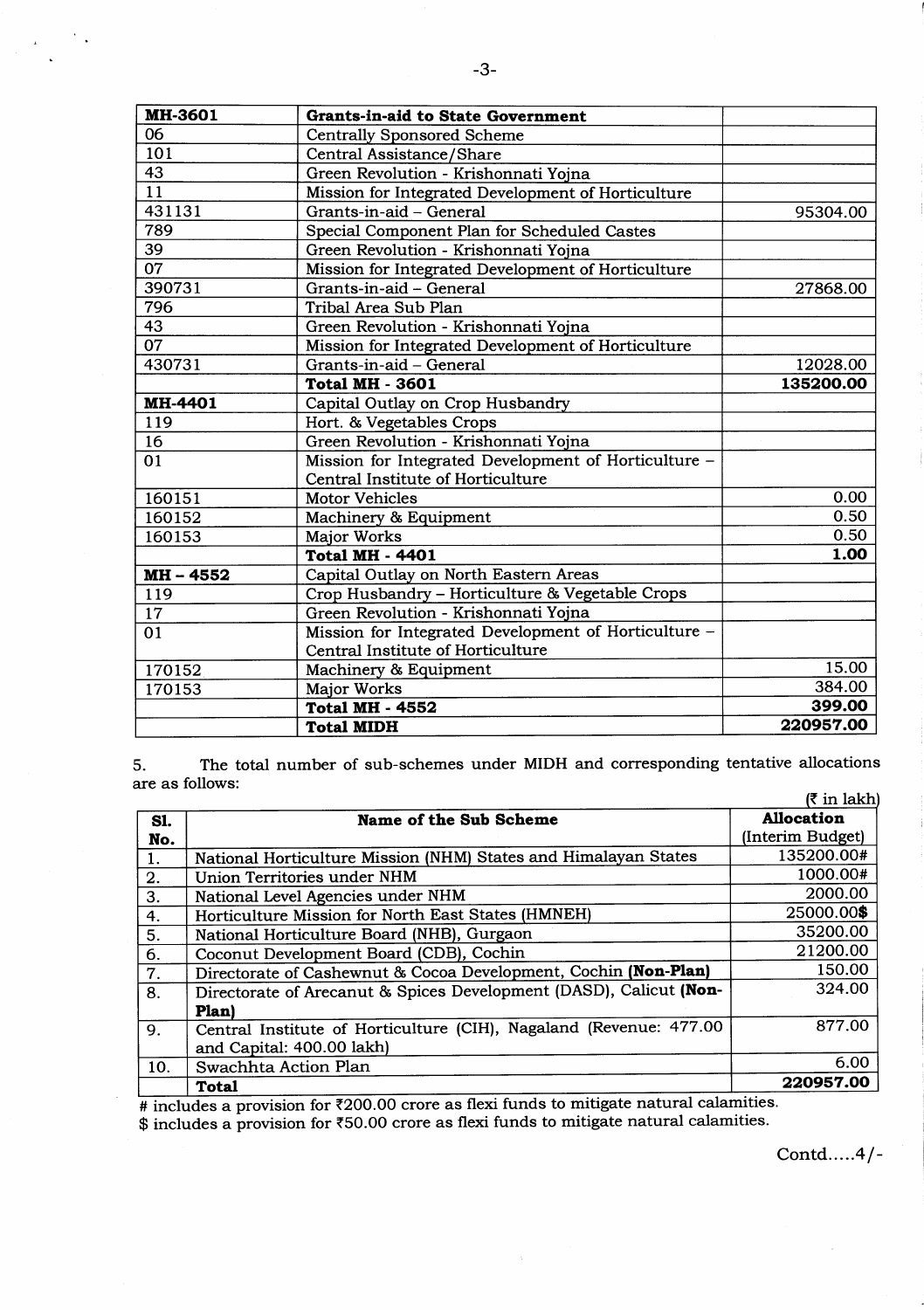6. The allocations so decided in para 4 & 5 above should be treated as interim in nature subject to approval of regular budget 2O19-20.

7. As per Government Policy, all the State Horticulture Missions (SHMs)/State Governments implementing NHM and HMNEH components of MIDH scheme will ensure that the Plan Allocation be earmarked for Scheduled Castes and Scheduled Tribes farmers/beneficiaries as per percentage population in the respective states under Scheduled Caste Sub Plan and Tribal Sub Plan respectively as per population census of India. Further, SHMs/State Governments will ensure that 30% of Plan Allocation be Further, SHMs/State Governments will ensure that 30% of Plan Allocation be earmarked for Women beneficiaries/farmers, Efforts should be made to ensure gender equity in selecting beneficiaries.

8. NHB, CDB, CIH, DCCD, DASD components of MIDH scheme and National Level Agencies implementing this scheme will earmark 10% of allocation compulsorily for North Eastern States and ensure that -

- (i) l6.6Vo of Allocation is earmarked for Scheduled Castes farmers/beneficiaries under Scheduled Caste Sub Plan (SCSP),
- (ii) 8.6% of Allocation is earmarked for Scheduled Tribes farmers/beneficiaries under Tribal Sub Plan.
- (iii) 30% of Plan Allocation is earmarked for Women beneficiaries/farmers. Efforts should be made to ensure gender equity in selecting beneficiaries.

9. While maintaining the overall targets given in para 7 above, the Implementing Agencies may exceed these category-wise targets for individual states, if SC/ST population in the respective states is more than the said percentages. The Implementing Agencies under MIDH should identify the SC/ST/Women beneficiaries first among other beneficiaries to achieve the prescribed targets and they should report the same in their monthly progress reports and post the data on the MIDH website. For NHM and HMNEH states, they will continue to post the data on MIDH website and on HORTNET/DBT portal also.

lO. As per PWDs (Persons with Disabilities) Act, 1995, 3% of the plan outlay be made for Persons with Disabilities. Effort should be made to accord priority to Persons with Disabilities in the implementation of the Scheme.

11. The responsibility for ensuring flow of subsidy/benefits to the above targeted groups solely lies on the State Horticulture Missions, State Designated Agencies, National Level Agencies and other Implementing Agencies under MIDH. However, progress in this regard will be monitored by DAC & FW.

12. The implementing agencies viz, NHB, CDB, CIH, DCCD, DASD and National Level Agencies under MIDH are directed not to commit expenditure /liability beyond the approved allocation, as conveyed vide this Adrninistrative Approval.

Contd....5/-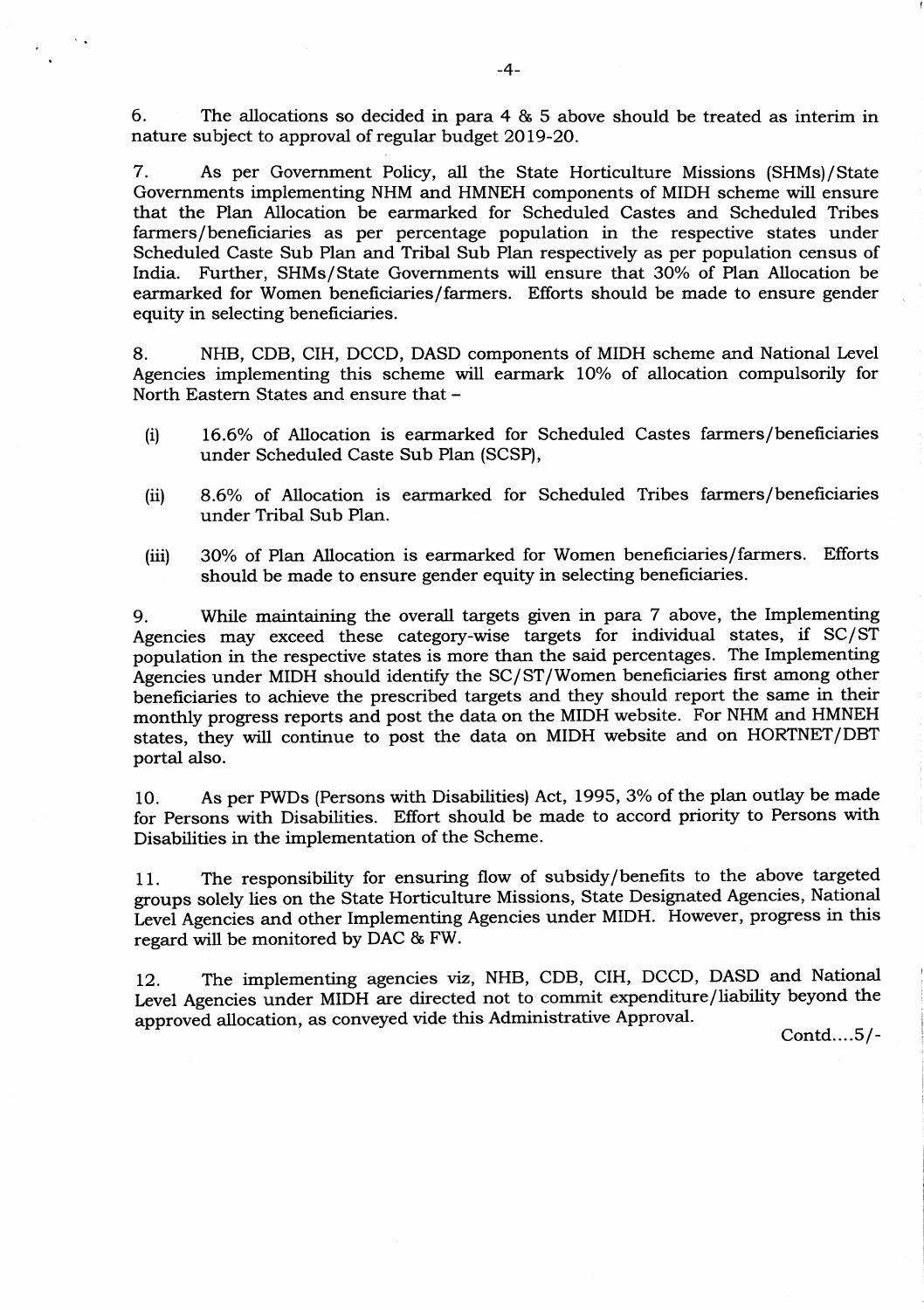13. The funds would continue to be transferred to States through the Consotdated Fund of the State concerned (treasury route). To ensure smooth flow of funds and implementation of programmes, the structure of societies/agencies involved in implementation of MIDH including different sub-schemes will continue. funds to States will be through CFS/Treasury Route from Central Ministries in the first instance. In such cases, the societies would receive total funds (Central Share received <sup>+</sup> State Share) from the State treasuries. This system will continue till a final decision on retention or otherwise of the society structure is earlier.

14. In order to abide by the directions of Department of Expenditure, Ministry of Finance to implement 'Just-in-time' budgetary releases and to monitor the end usage of funds, it has been decided to universalize the use of EAT (Expenditure, Advances and Transfers) module and Utilization Certificate (UC) Generation to capture expenditure in Government Schemes to cover all transactions/payments under the Mission for Integrated Development of Horticulture (MIDH). Hence, the expenditure is to be booked using EAT module of PFMS in order to facilitate GoI to monitor and analyze expenditure incurred by the spending units under each of the Government Schemes.

f5. This Administrative approval issues under powers delegated to Ministries/ Departments with the concurrence of Head of the Programme Division of this Department.

Yours faithfully,

 $thxchande$ 

(R.K. Chawla) Under Secretary to the Government of India Phone No.  $011 - 23382773$ E-mail rkchawta.6 l@nic.in midhaap@gmail.com

## Copy forwarded for information and necessary action to:

- Secretary (Finance)/APC/ Secretary (Hort./Agri.), all concerned State Governments. I
- Directors (Hort./Agri.), all concerned State Governments. 2
- Secretaries Union Ministry/Department of Commerce, Food Processing Industries, Panchayati Raj, Rural Development and Science & Technology. 3.
- Chairperson, NABARD. 4
- Director General, ICAR. 5
- Director General, CSIR. 6
- Chairman, APEDA. 7

contd....6/-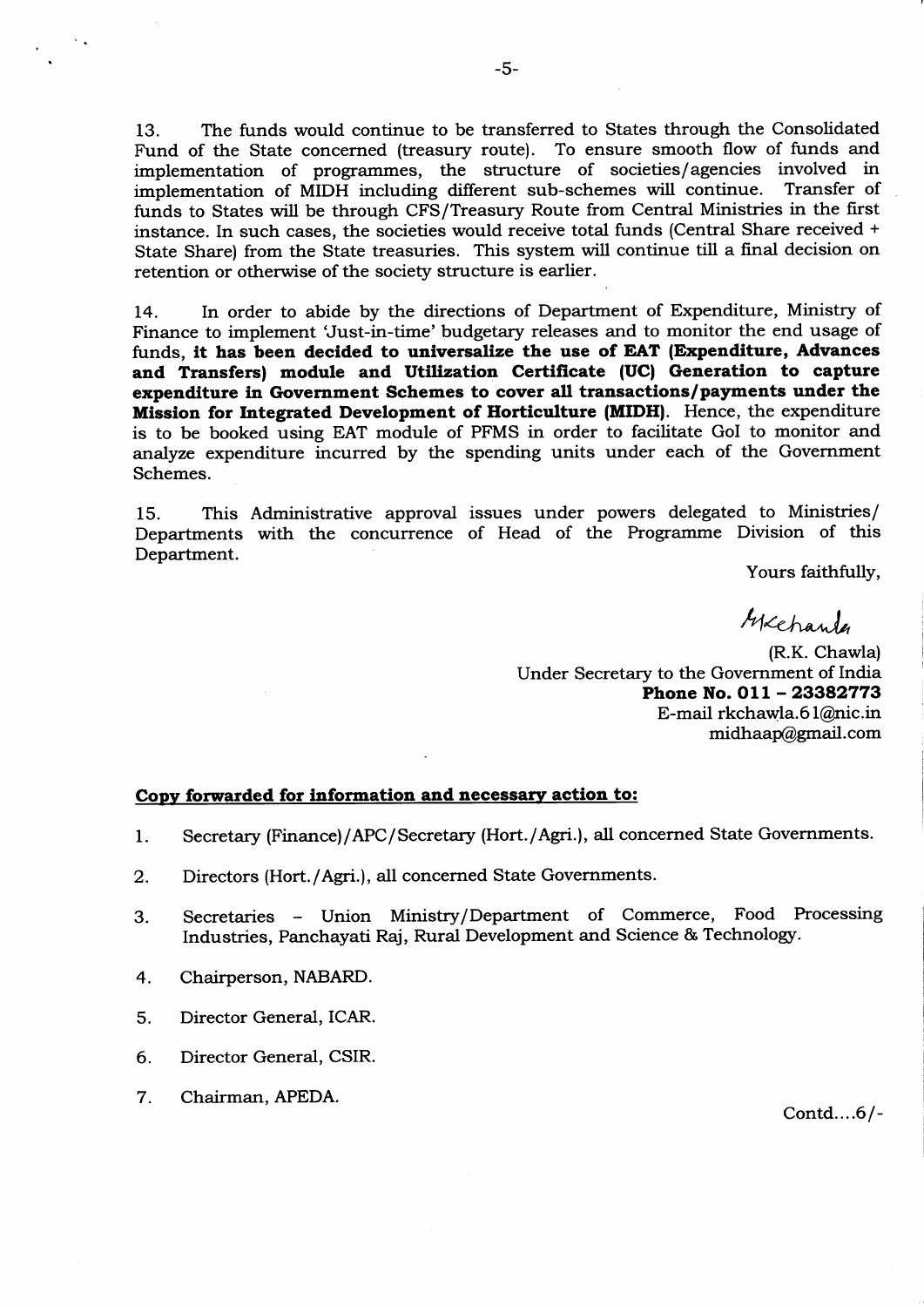- 8. CEO, National Medicinal Plants Board, Department of AYUSH.
- 9. Chairperson, Coconut Development Board.
- 10. Central Institute of Horticulture, Nagaland.
- <sup>I</sup>l. The Managing Director, National Horticulture Board, Gurgaon, Haryana.
- 12. Joint Secretary (Cabinet), Rashtrapti Bhavan, New Delhi.
- 13. PAO (Sectt.), Pay and Accounts Officer, Department of Agriculture, Cooperation & Farmers Welfare, 3rd Floor, Jeevan Tara Building, Sansad Marg, New Delhi-110OO1.
- 14. The Director, Directorate of Cashew and Cocoa Development, Kera Bhavan, Cochin  $-682011.$
- 15. The Director, Directorate of Arecanut and Spices Development, Calicut 673005.
- 16. National Level Agencies.
- 17. PPS to Secretary (AC & FW)/PPS to Additional Secretary (Hort.).
- 18. PPS to JS & Mission Director (MIDH)/PPS to Horticulture Commissioner.
- 19. All Officers of Horticulture Division.
- 20. Director (Fin.)/US (Fin.II)/AD (Budget)

Mehanta

(R.K. Chawla) Under Secretary to the Govemment of India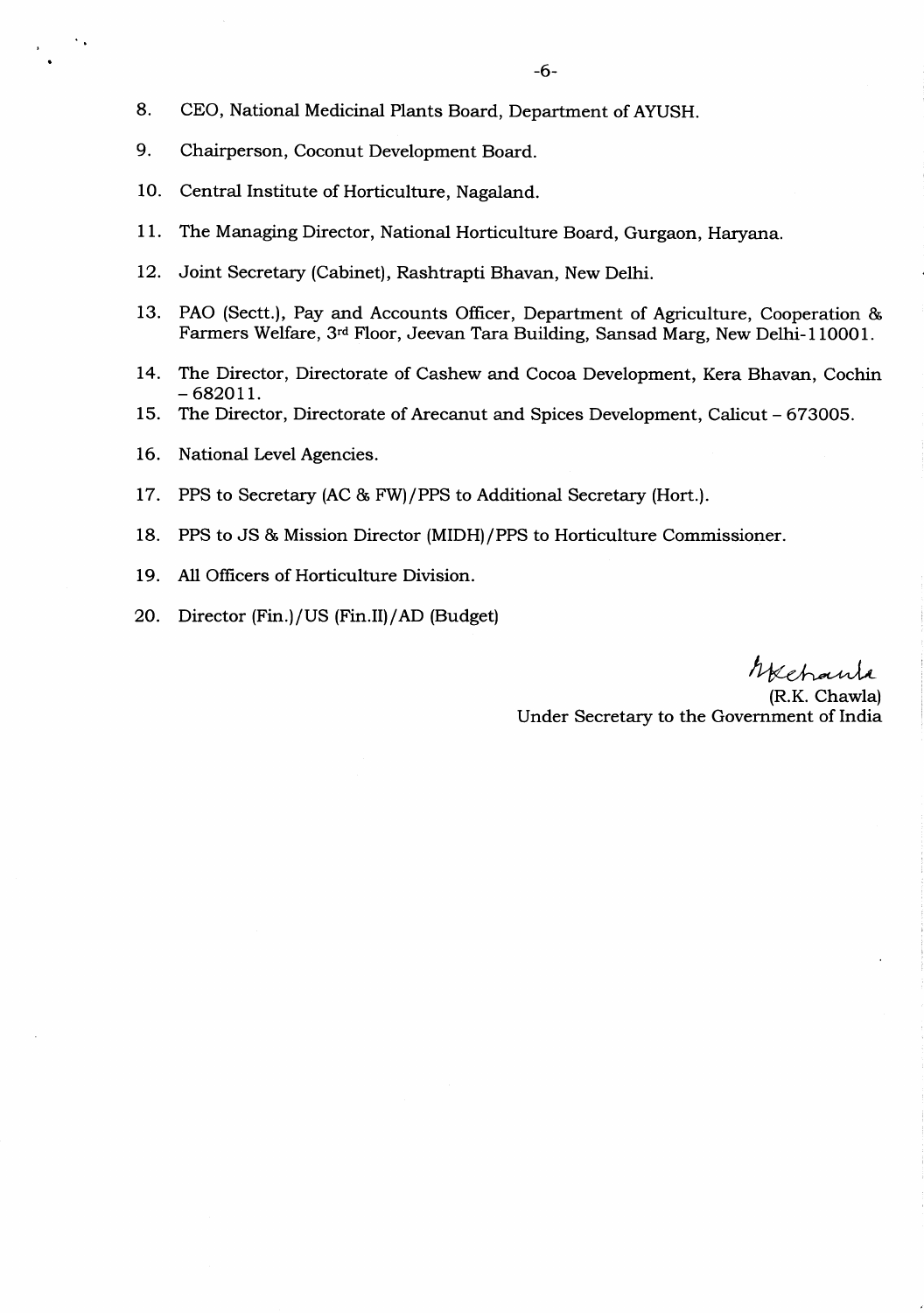## **ANNEXURE-I**

TSG COMPONENT FOR MISSION FOR INTEGRATED DEVELOPMENT OF HORTICULTURE (MIDH) and NATIONAL HORTICULTURE MISSION (NHM) IS HOUSED IN NATIONAL HORTICULTURE BOARD, GURGAON WHO WILL OPERATE THE SAME ON BEHALF OF NHM AND NHB WILL MAKE ALL PAYMENTS OUT OF THE TSG. **FUNDS WILL BE** RELEASED UNDER NHM TO NHB AS PER REQUIREMENTS FROM TIME TO TIME IN TWO OR THREE INSTALLMENTS FOR AN AMOUNT OF  $\bar{\tau}$  4.00 CRORE WHICH INCLUDES FOREIGN TRAVEL COMPONENT OF ₹ 50.00 LAKH FOR THE FINANCIAL YEAR 2019-20. THE MAJOR ITEMS OF EXPENDITURE ARE AS FOLLOWS:

- $(i)$ To incur expenditure related to TA/DA etc. in respect of visit to the states etc. regularly and frequently by the consultants/officers at Headquarters and for payment of honorarium to them as well as to other service providers like data entry operators, accounts, subject matter specialist associated with the implementation of NHM programme to provide guidance in organizational (administrative, financial, legal etc.) and technical matters and for day-to-day contingencies, Institutional Strengthening, Hiring of vehicles, computerization (Hardware/Software) for implementation of MIDH/NHM.
- To incur expenditure to compile materials for conduct of regional workshops in respect  $(ii)$ of different plantations and different aspects viz. production, post-harvest management, processing, marketing and for incurring expenditure for a year long calendar of capacity building and promotional events, workshops/ seminars on different subjects in different regions.
- $(iii)$ To incur expenditure to conduct Supervision & Evaluation of the Mission.
- $(iv)$ To incur expenditure to conduct studies on different aspects of horticulture in different regions.
- To incur expenditure to document and disseminate case studies of success stories.  $(v)$
- $(vi)$ To incur expenditure for officers/trainers in capacity building programmes under HRD for undertaking training-cum-visits, exposure visits and to conduct/sponsor seminars/conference/workshops/exhibitions within India and abroad and meeting the travel cost including TA/DA and course fee etc. for various personnel under National Horticulture Mission Headquarters. An amount of  $\bar{\tau}50.00$  lakh is kept under Foreign Travel Component of TSG for officers of MIDH/NHM Headquarters as well as officers of the Department of Agriculture, Cooperation & Farmers Welfare, Ministry of Agriculture & Farmers Welfare, Krishi Bhavan, New Delhi.
- To incur expenditure to undertake Publication/publicity/information campaign to  $(vii)$ promote the Missions objectives.
- To incur expenditure on any other activities/area specified by JS (MIDH) for effective  $(viii)$ implementation of the Mission.